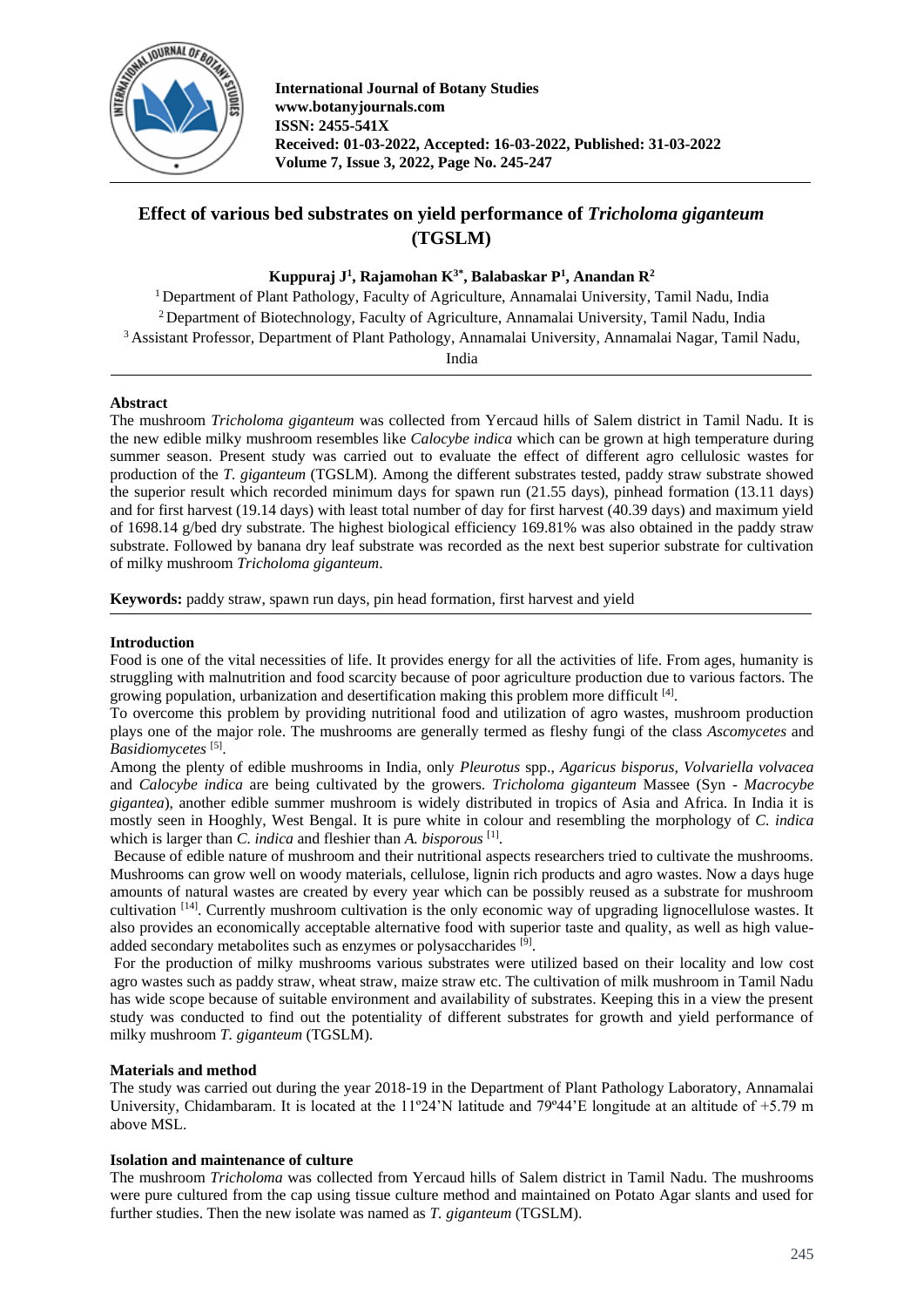#### **Meteorology of cropping house**

Temperature (30-35°C) and relative humidity (90 to 95 %) in the cropping house was maintained by spraying with water on the walls of cropping house covered with gunny bags.

#### **Preparation of bed substrate**

Well dried paddy straw about 10-12 kg was immersed in 100 lit of water containing 120 ml formaldehyde and 12.5 g carbendazim to 16-18 hrs for sterilization of bed substrates. After soaking the paddy straw, the mouth of the drum is covered with polythene sheet to avoid release of the gases coming out from formaldehyde. Paddy straw substrate was taken out from the drum and drained off in the next day morning. Drained paddy straw substrate was kept on wire mesh frame and spread over a polythene sheet to dry for 1 to 1.5 hours depending on the prevailing weather condition. Moisture content of the paddy straw was maintained at 65 to 70 per cent which was confirmed by squeezing the paddy straw with palm ensuring no gripping of water from the substrate.

#### **Spawning**

Polypropylene bags (60 cm  $\times$  30 cm) of 100 gauge were used for bed preparation. The bottom of the bag was tied with a rubber band to make a cylindrical shape to the bed. Then the bag is sterilized with spirit dipped cotton by swapping and then the bag was turned over so that the tied portion comes inside. The bag was filled with alternate layers of straw (1 kg sterilized dry straw per bag) and spawn (150 g/kg of dry straw). Five layers of paddy straw and four layers of spawn were maintained in each bed. The bag was then tied with a rubber band along with a label of the species and date of spawning. About 10-15 holes were made into the polythene bags for the exchange of air and gases  $^{[7]}$ . The spawned bags were kept in a mushroom growing room, where appropriate temperature (30-35°C) and relative humidity (90-95 %) were maintained by frequent sprinkling of water on walls and floor of cropping house [1].

### **Effect of various bed substrate on yield performance of** *T. giganteum* **(TGSLM)**

Different substrates *viz.*, paddy straw, banana dry leaf, cotton waste, combination of paddy straw + banana dry leaf were used to find the suitable substrates for cultivation of *T. giganteum* (TGSLM). The beds were prepared with different substrates as described earlier and maintained in cropping room. The yield parameters viz., days of spawn run, days for pinhead formation, days for first harvest, total number of days to first harvest, yield per bed and biological efficiency were assessed and recorded.

# **Harvesting**

Harvesting was done by slight twisting and pulling of sporophores before colour change of the sporophores. Three harvests were taken from the same bed at an interval of 6-7 days.

#### **Weight of sporophore**

The freshly harvested sporophore was immediately weighed and recorded.

#### **Yield of mushroom**

The cumulative yield in each replication was recorded by summing up the fresh weight and the number of picking, and recorded as weight (kg) per kg of the substrate.

#### **Biological efficiency**

The biological efficiency was calculated using the formula Chang *et al* (2).

Biological efficiency 
$$
\% = \frac{Fresh \text{ weight of} \text{ mushroom}}{Dry \text{ weight of} \text{ substrate}} \times 100
$$

#### **Result and discussion**

Among the various bed substrates tested, paddy straw and banana dry leaf recorded at par results in improving the yield. Banana dry leaf took minimum days for spawn run (21.22 days) when compared to paddy straw (21.55 days), but in the case of pin head formation (13.11 days), days for first harvest (19.14 days), total number of days to harvest (40.39), paddy straw recorded minimum days and maximum yield (1698.14 g/bed). Whereas combination of paddy straw + banana dry leaf was placed in  $3^{rd}$  position in yield (1314.32 g/bed) and spawn run days (24.31 days) (Table 1). Similar to present findings, Lakshmipathy  $[8]$  tested two substrates and found that high biological efficiency was recorded on paddy straw, which was on par with maize substrate. Patel and Trivedi [11] indicated that paddy straw as the best substrate for *C. indica* which took 18.4 days for spawn run and 134.86 % biological efficiency. Meanwhile, Kumar *et al.* (2015) tested different agricultural wastes as bed substrates for *C. indica* production and found wheat straw alone recorded the superior performance. Similarly Vivek Singh<sup>[15]</sup> also found wheat straw substrate was performing well and yielded 1052.50 g/bed. Also, various workers reported that wheat straw substrate as the best in yield performance of *C. indica* <sup>[12, 3, 13]</sup>. These earlier reports lend support to the present findings and thus we can conclude that components present in paddy straw such as lignin, cellulose and water soluble carbohydrates and nitrogen free content could be the reason for better yield performance of *T. giganteum* (TGSLM)*.*